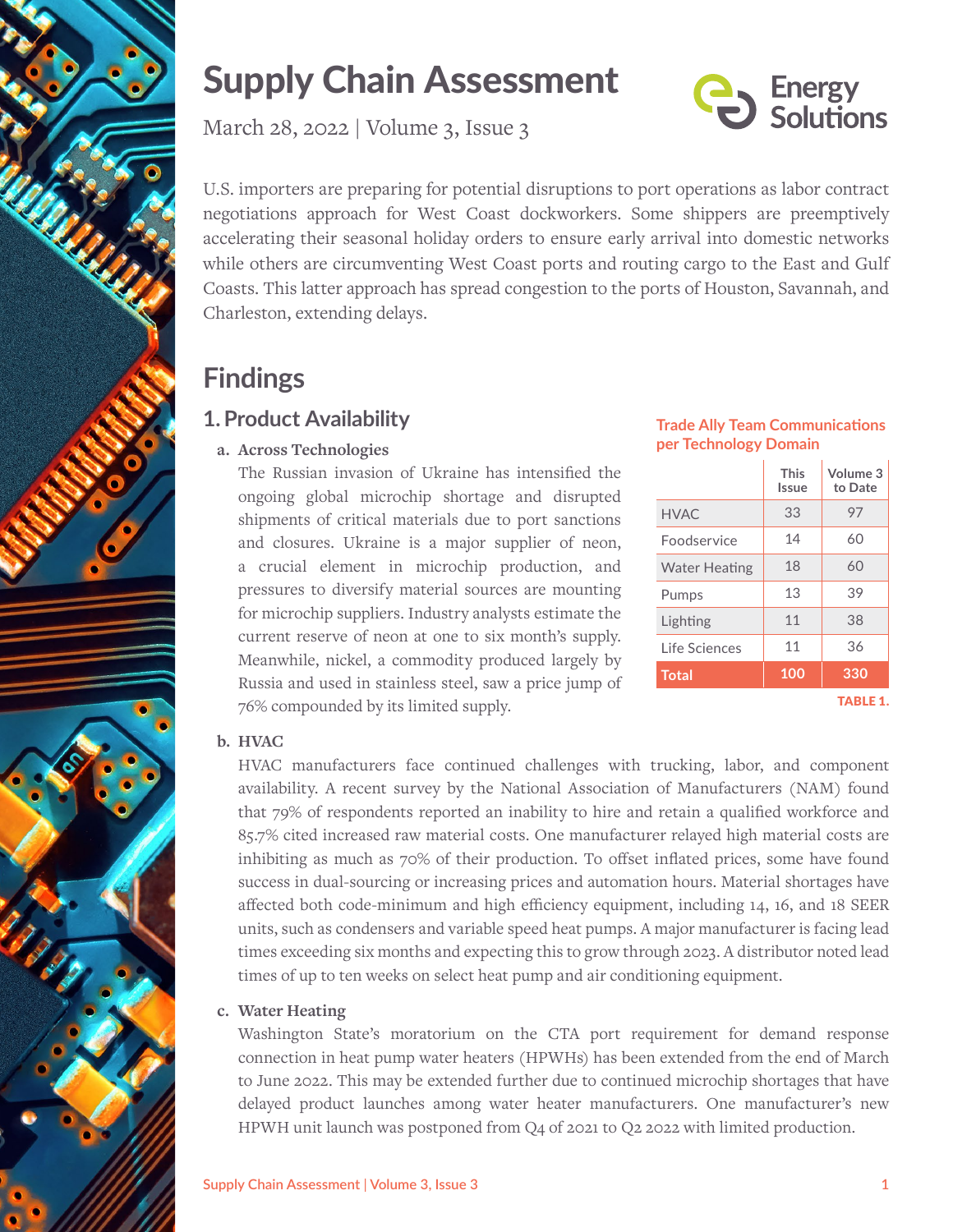#### **d. Foodservice**

Lead time reports indicate six to ten weeks for fryers and convection ovens, up to 20 weeks for refrigeration equipment, and up to eight weeks for some brands of combination ovens.

#### **e. Lighting**

A leading LED lighting manufacturer is expanding its distribution footprint across the country by adding new facilities to improve stocking capabilities and reduce customer delivery times to three days or less.

#### **f. Life Sciences**

One ultra-low temperature freezer (ULT) manufacturer has resolved warehouse staffing issues, enabling accelerated delivery shipments within three weeks. For others, component sourcing challenges have pushed production of lab freezers and refrigerators, delaying deliveries to April and May.

### **2.Equipment Sales**

#### **a. HVAC**

Manufacturers are implementing various strategies to offset material and labor shortages to meet product demand. A joint venture of manufacturers will be introducing a third assembly line to expand its plant productivity by 30%. In April, one major manufacturer will increase prices by up to 9% across residential, light commercial, commercial applied, and HVAC product components.

#### **b. Water Heating**

Multiple HPWH manufacturers are launching new products, including 120-volt units anticipated in Q2 and hybrid HPWHs expected to alleviate winter peak electric demand. One distributor attributed notable stocking improvements for high efficiency water heater units to their midstream program.

#### **c. Foodservice**

Despite delays in equipment and capital budgeting that have affected the industry, dealers report that participation in our programs and their high incentives have helped offset equipment price increases while allowing flexibility to sell high efficiency models across customer bases.

#### **d. Lighting**

A major manufacturer has launched a new DesignLights Consortium (DLC-listed) product line that expands offerings across multiple outdoor lighting applications with a single design solution.

#### **e. Life Sciences**

A ULT manufacturer has observed a trend of slowing sales with backorders of 12 weeks, up from eight weeks in December 2021. One distributor notes that increased incentives for controls would translate to higher sales in those product categories. Distributor sales have additionally been impacted by COVID restrictions that limit building entry for sales calls.

### **3. Service Providers / Contractors**

#### **a. HVAC**

The HVAC labor shortage continues to cause project delays and spur wage increases to retain contractors. Emerging solutions range from mentorship programs to the use of universal